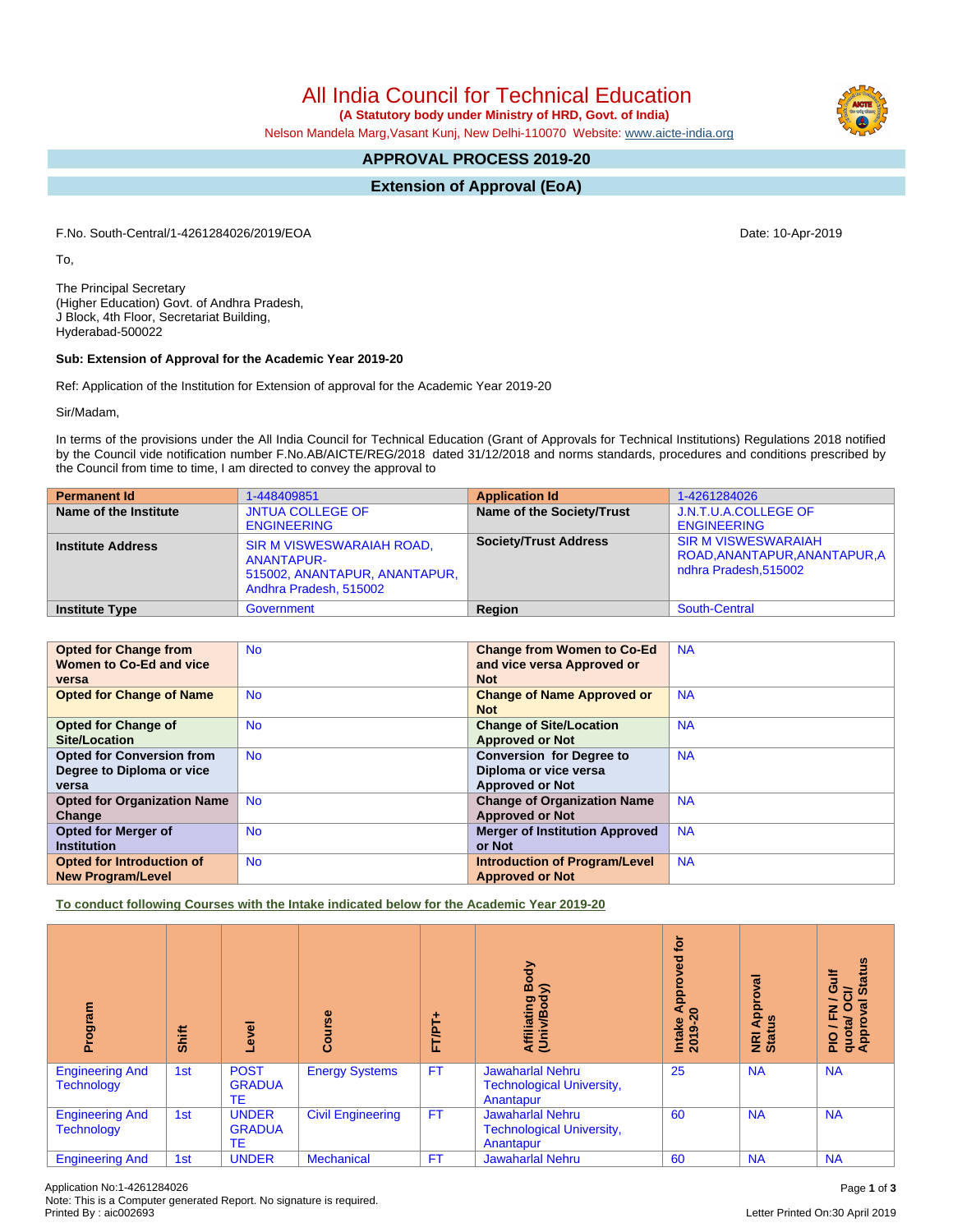| <b>Technology</b>      |     | <b>GRADUA</b><br>TЕ | Engineering                    |           | <b>Technological University,</b><br>Anantapur |                 |           |           |
|------------------------|-----|---------------------|--------------------------------|-----------|-----------------------------------------------|-----------------|-----------|-----------|
| <b>Engineering And</b> | 1st | <b>UNDER</b>        | <b>Electrical And</b>          | <b>FT</b> | <b>Jawaharlal Nehru</b>                       | 60              | <b>NA</b> | <b>NA</b> |
| <b>Technology</b>      |     | <b>GRADUA</b>       | <b>Electronics</b>             |           |                                               |                 |           |           |
|                        |     |                     |                                |           | <b>Technological University,</b>              |                 |           |           |
|                        |     | <b>TE</b>           | Engineering                    |           | Anantapur                                     |                 |           |           |
| <b>Engineering And</b> | 1st | <b>UNDER</b>        | <b>Electronics And</b>         | <b>FT</b> | <b>Jawaharlal Nehru</b>                       | 60              | <b>NA</b> | <b>NA</b> |
| <b>Technology</b>      |     | <b>GRADUA</b>       | <b>Communications</b>          |           | <b>Technological University,</b>              |                 |           |           |
|                        |     | ТE                  | Engineering                    |           | Anantapur                                     |                 |           |           |
| <b>Engineering And</b> | 1st | <b>UNDER</b>        | Chemical                       | <b>FT</b> | <b>Jawaharlal Nehru</b>                       | 60              | <b>NA</b> | <b>NA</b> |
| <b>Technology</b>      |     | <b>GRADUA</b>       | Engineering                    |           | <b>Technological University,</b>              |                 |           |           |
|                        |     | <b>TE</b>           |                                |           | Anantapur                                     |                 |           |           |
|                        | 1st | <b>UNDER</b>        |                                | <b>FT</b> | <b>Jawaharlal Nehru</b>                       | 60              | <b>NA</b> | <b>NA</b> |
| <b>Engineering And</b> |     |                     | <b>Computer Science</b>        |           |                                               |                 |           |           |
| <b>Technology</b>      |     | <b>GRADUA</b>       | <b>And Engineering</b>         |           | <b>Technological University,</b>              |                 |           |           |
|                        |     | TЕ                  |                                |           | Anantapur                                     |                 |           |           |
| <b>Engineering And</b> | 1st | <b>POST</b>         | <b>Structural</b>              | <b>FT</b> | <b>Jawaharlal Nehru</b>                       | 25              | <b>NA</b> | <b>NA</b> |
| <b>Technology</b>      |     | <b>GRADUA</b>       | Engineering                    |           | <b>Technological University,</b>              |                 |           |           |
|                        |     | TЕ                  |                                |           | Anantapur                                     |                 |           |           |
| <b>Engineering And</b> | 1st | <b>POST</b>         | <b>Electrical Power</b>        | <b>FT</b> | <b>Jawaharlal Nehru</b>                       | $\overline{25}$ | <b>NA</b> | <b>NA</b> |
| <b>Technology</b>      |     | <b>GRADUA</b>       | <b>Systems</b>                 |           | <b>Technological University,</b>              |                 |           |           |
|                        |     |                     |                                |           |                                               |                 |           |           |
|                        |     | <b>TE</b>           |                                |           | Anantapur                                     |                 |           |           |
| <b>Engineering And</b> | 1st | <b>POST</b>         | <b>Control Systems</b>         | <b>FT</b> | <b>Jawaharlal Nehru</b>                       | 25              | <b>NA</b> | <b>NA</b> |
| <b>Technology</b>      |     | <b>GRADUA</b>       |                                |           | <b>Technological University,</b>              |                 |           |           |
|                        |     | <b>TE</b>           |                                |           | Anantapur                                     |                 |           |           |
| <b>Engineering And</b> | 1st | <b>POST</b>         | <b>Power And</b>               | <b>FT</b> | <b>Jawaharlal Nehru</b>                       | 25              | <b>NA</b> | <b>NA</b> |
| <b>Technology</b>      |     | <b>GRADUA</b>       | <b>Industrial Drives</b>       |           | <b>Technological University,</b>              |                 |           |           |
|                        |     | ТE                  |                                |           | Anantapur                                     |                 |           |           |
|                        |     | <b>POST</b>         |                                | <b>FT</b> | <b>Jawaharlal Nehru</b>                       | $\overline{25}$ | <b>NA</b> | <b>NA</b> |
| <b>Engineering And</b> | 1st |                     | <b>Refrigeration &amp; Air</b> |           |                                               |                 |           |           |
| <b>Technology</b>      |     | <b>GRADUA</b>       | Conditioning                   |           | <b>Technological University,</b>              |                 |           |           |
|                        |     | <b>TE</b>           |                                |           | Anantapur                                     |                 |           |           |
| <b>Engineering And</b> | 1st | <b>POST</b>         | <b>Product Design</b>          | <b>FT</b> | <b>Jawaharlal Nehru</b>                       | 25              | <b>NA</b> | <b>NA</b> |
| <b>Technology</b>      |     | <b>GRADUA</b>       |                                |           | <b>Technological University,</b>              |                 |           |           |
|                        |     | TE                  |                                |           | Anantapur                                     |                 |           |           |
| <b>Engineering And</b> | 1st | <b>POST</b>         | Internal                       | <b>FT</b> | <b>Jawaharlal Nehru</b>                       | 25              | <b>NA</b> | <b>NA</b> |
| <b>Technology</b>      |     | <b>GRADUA</b>       | <b>Combustion And</b>          |           | <b>Technological University,</b>              |                 |           |           |
|                        |     |                     |                                |           |                                               |                 |           |           |
|                        |     | ТE                  | <b>Automobiles</b>             |           | Anantapur                                     |                 |           |           |
| <b>Engineering And</b> | 1st | <b>POST</b>         | <b>Digital Electronics</b>     | <b>FT</b> | <b>Jawaharlal Nehru</b>                       | 25              | <b>NA</b> | <b>NA</b> |
| <b>Technology</b>      |     | <b>GRADUA</b>       | And                            |           | <b>Technological University,</b>              |                 |           |           |
|                        |     | TE.                 | Communication                  |           | Anantapur                                     |                 |           |           |
|                        |     |                     | <b>Systems</b>                 |           |                                               |                 |           |           |
| <b>Engineering And</b> | 1st | <b>POST</b>         | <b>Digital Systems</b>         | <b>FT</b> | <b>Jawaharlal Nehru</b>                       | 25              | <b>NA</b> | <b>NA</b> |
| <b>Technology</b>      |     | <b>GRADUA</b>       | <b>And Computer</b>            |           | <b>Technological University,</b>              |                 |           |           |
|                        |     | ТE                  | Electronics                    |           | Anantapur                                     |                 |           |           |
| Mca                    | 1st | <b>POST</b>         | <b>Masters In</b>              | <b>FT</b> | <b>Jawaharlal Nehru</b>                       | 60              | <b>NA</b> | <b>NA</b> |
|                        |     |                     |                                |           |                                               |                 |           |           |
|                        |     | <b>GRADUA</b>       | Computer                       |           | <b>Technological University,</b>              |                 |           |           |
|                        |     | <b>TE</b>           | <b>Applications</b>            |           | Anantapur                                     |                 |           |           |
| <b>Engineering And</b> | 1st | <b>POST</b>         | <b>Computer Science</b>        | <b>FT</b> | <b>Jawaharlal Nehru</b>                       | 25              | <b>NA</b> | <b>NA</b> |
| <b>Technology</b>      |     | <b>GRADUA</b>       |                                |           | <b>Technological University,</b>              |                 |           |           |
|                        |     | ТE                  |                                |           | Anantapur                                     |                 |           |           |
| <b>Engineering And</b> | 1st | <b>POST</b>         | <b>Software</b>                | <b>FT</b> | <b>Jawaharlal Nehru</b>                       | 25              | <b>NA</b> | <b>NA</b> |
| <b>Technology</b>      |     | <b>GRADUA</b>       | Engineering                    |           | <b>Technological University,</b>              |                 |           |           |
|                        |     | ТE                  |                                |           | Anantapur                                     |                 |           |           |
| <b>Engineering And</b> | 1st | <b>POST</b>         | Chemical                       | <b>FT</b> | <b>Jawaharlal Nehru</b>                       | $\overline{25}$ | <b>NA</b> | <b>NA</b> |
|                        |     |                     |                                |           |                                               |                 |           |           |
| <b>Technology</b>      |     | <b>GRADUA</b>       | Engineering                    |           | <b>Technological University,</b>              |                 |           |           |
|                        |     | TE                  |                                |           | Anantapur                                     |                 |           |           |
| <b>Engineering And</b> | 1st | <b>POST</b>         | <b>Computer Aided</b>          | <b>FT</b> | Jawaharlal Nehru                              | 25              | <b>NA</b> | <b>NA</b> |
| <b>Technology</b>      |     | <b>GRADUA</b>       | <b>Structural</b>              |           | <b>Technological University,</b>              |                 |           |           |
|                        |     | TE                  | Engineering                    |           | Anantapur                                     |                 |           |           |
| <b>Engineering And</b> | 1st | <b>POST</b>         | <b>Artificial</b>              | FT        | <b>Jawaharlal Nehru</b>                       | 18              | <b>NA</b> | <b>NA</b> |
| <b>Technology</b>      |     | <b>GRADUA</b>       | Intelligence                   |           | <b>Technological University,</b>              |                 |           |           |
|                        |     | TЕ                  |                                |           | Anantapur                                     |                 |           |           |
|                        |     |                     |                                |           |                                               |                 |           |           |
| <b>Engineering And</b> | 1st | <b>POST</b>         | <b>Reliability</b>             | <b>FT</b> | <b>Jawaharlal Nehru</b>                       | 18              | <b>NA</b> | <b>NA</b> |
| <b>Technology</b>      |     | <b>GRADUA</b>       | Engineering                    |           | <b>Technological University,</b>              |                 |           |           |
|                        |     | TE                  |                                |           | Anantapur                                     |                 |           |           |
| <b>Engineering And</b> | 2nd | <b>POST</b>         | Construction                   | <b>FT</b> | <b>Jawaharlal Nehru</b>                       | 18              | <b>NA</b> | <b>NA</b> |
| <b>Technology</b>      |     | <b>GRADUA</b>       | <b>Planning And</b>            |           | <b>Technological University,</b>              |                 |           |           |
|                        |     | TE                  | Management                     |           | Anantapur                                     |                 |           |           |

+FT –Full Time,PT-Part Time